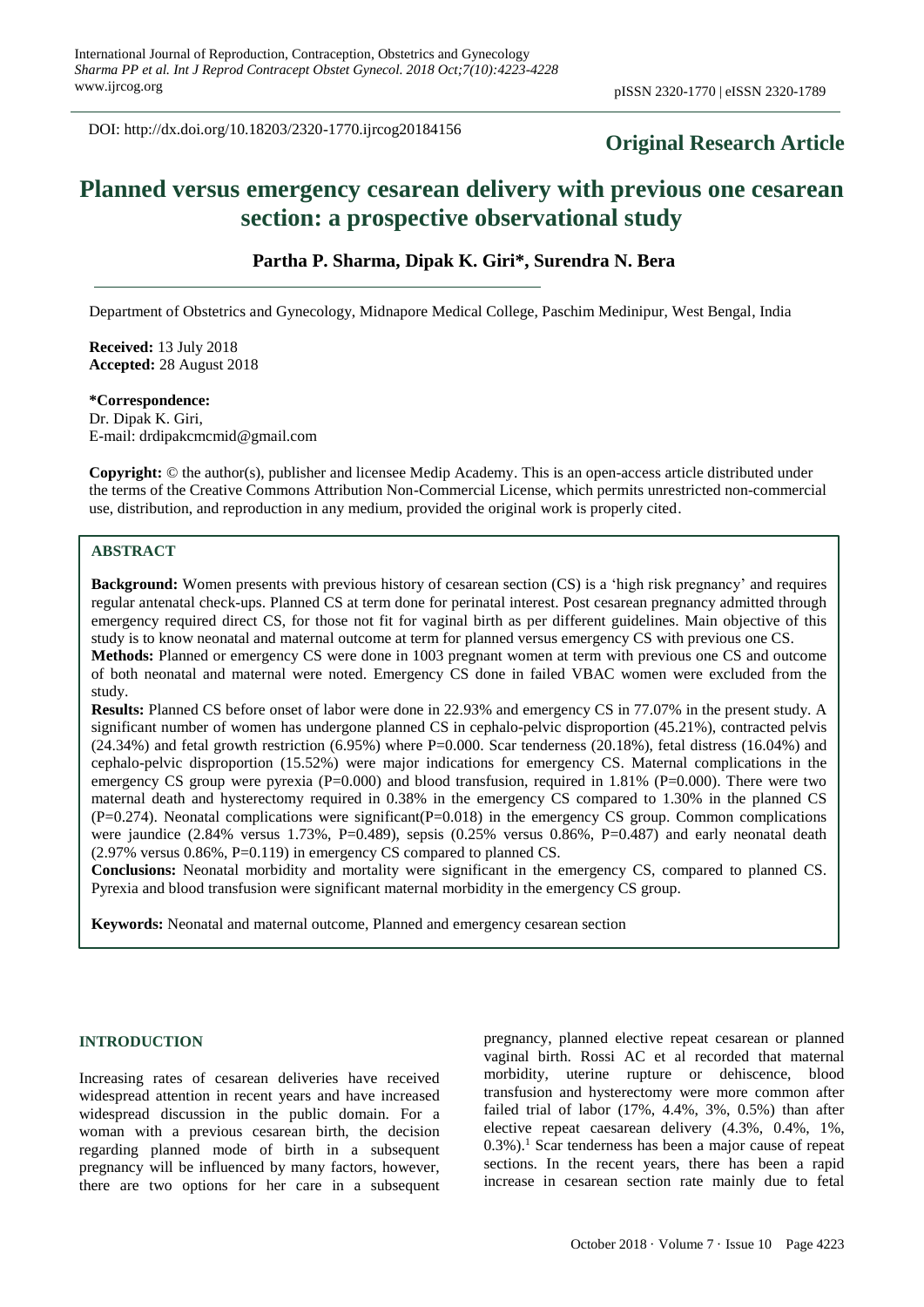indications because of an increased awareness about the perinatal health and early detection of ante-partum and intra-partum complication by improved obstetrical methods and sophisticated diagnostic tools like ultrasonography, cardiotocography and fetal scalp pH estimation. Increased risks persist even in infants who are delivered by elective cesarean section at full term.<sup>2</sup> Therefore main objective of this clinical study is to analyse maternal and neonatal risks at term associated with planned versus emergency cesarean section with previous one cesarean section.

## **METHODS**

This prospective observational study was conducted in the department of obstetrics and gynaecology for a period of one year and six months in collaboration with department of neonatology and anaesthesia. Inclusion criteria were all women at term with one previous cesarean section admitted through OPD or emergency for planned or emergency cesarean section with written informed consent. Exclusion criteria were gestational age  $<37$  weeks and  $>42$  weeks,  $>2$  previous cesarean section, VBAC trial women, ruptured uterus cases and those women who are not willing to participate in the study. After admission, detailed information regarding indication of previous cesarean section, type of cesarean section, size of the fetus, duration of labor were noted. Careful history of antenatal check-ups till admission of the present pregnancy was noted with age, parity, socioeconomic status etc. Clinical examination including general, abdominal and pelvic examination were done with routine investigations like complete haemogram, ABO grouping and RH typing, blood sugar, VDRL, hepatitis B surface antigen, HIV rapid test, urine examination and ultrasonography for feto-placenta profile were noted. A total of 1003 pregnant women at term who fulfil the study criteria and gave consent were included in the study. Blood was arranged after proper grouping and cross matching. During post-partum period the condition of the mother and baby were observed. An ethical clearance has been taken from the institutional ethical committee. After completion of the study all the data were entered in MS Excel 2007 software and analysis was done for statistical purpose, where  $p<0.05$  was taken as statistically significant. In some cells, values are <5; thus, yate's correction is done. Chi-squared test was used where it is appropriate.

## **RESULTS**

A total of 8899 cesarean sections were done during the study period, out of them 1280 were post cesarean pregnancy at term with one previous cesarean section, of which 1003 women has undergone direct cesarean section after admission through OPD (planned cesarean) or emergency, excluding VBAC trial women. Planned cesarean section was done in 230 women at term and 773 women has undergone emergency cesarean section after admission. Of all post cesarean pregnancy 1.19% (12/1003) were ≤20 years age and 80.95% (812/1003) were 21 to 30 years age. 83.25% (835/1003) were para1 and 16.75% (168/1003) were para 2 or above. 65.90% (661/1003) women were belonged to low socio-economic status in the present study. Out of 1003 women 71.09% (713/1003) were admitted after onset of labor pain, while 28.91% (290/1003) were not in labor. All (230/1003) planned cesarean women were booked, whereas 67.39% (521/773) emergency cesarean had irregular antenatal check-up.

Table 1 shows most frequent indications for previous cesarean section were fetal distress (19.74%), contracted pelvis (14.95%), cephalo pelvic disproportion (14.45%), prelabor rupture of the membranes (8.37%), breech (8.07%), oligohydramnious (7.97%) and Pregnancy induced hypertension (6.77%).

#### **Table 1: Previous cesarean section indications (n=1003).**

| <b>Indications of previous</b>    | No. of | Percentage |  |
|-----------------------------------|--------|------------|--|
| cesarean section                  | cases  |            |  |
| <b>Fetal distress</b>             | 198    | 19.74      |  |
| Contracted pelvis                 | 150    | 14.95      |  |
| Cephalopelvic disproportion       | 145    | 14.45      |  |
| Prelabor rupture of the membranes | 84     | 8.37       |  |
| <b>Breech</b>                     | 81     | 8.07       |  |
| Oligohydramnious                  | 80     | 7.97       |  |
| Pregnancy induced                 | 68     | 6.77       |  |
| hypertension                      |        |            |  |
| Oblique lie                       | 32     | 3.19       |  |
| Transverse lie                    | 29     | 2.89       |  |
| Obstructed labor                  | 21     | 2.09       |  |
| Fetal growth restriction          | 20     | 1.99       |  |
| Antepartum hemorrhage             | 20     | 1.99       |  |
| Post term                         | 17     | 1.69       |  |
| Cord prolapse                     | 16     | 1.59       |  |
| Elderly primigravidae             | 16     | 1.59       |  |
| Twin pregnancy                    | 14     | 1.39       |  |
| Dystocia                          | 12     | 1.19       |  |

A total of 230 women had planned cesarean section in the present study (Table 2), and common indications were cephalo pelvic disproportion (45.21%), contracted pelvis (24.34%), bad obstetric history (8.69%) and placenta previa (7.82%), whereas common indications of emergency cesarean sections were scar tenderness (20.18%), fetal distress (16.04%), cephalopelvic disproportion (15.52%), contracted pelvis (12.16%) and pregnancy induced hypertension (10.60%) as shown in the Table 2.

Planned cesarean done for fetal growth restriction showed significant difference (P=0.000).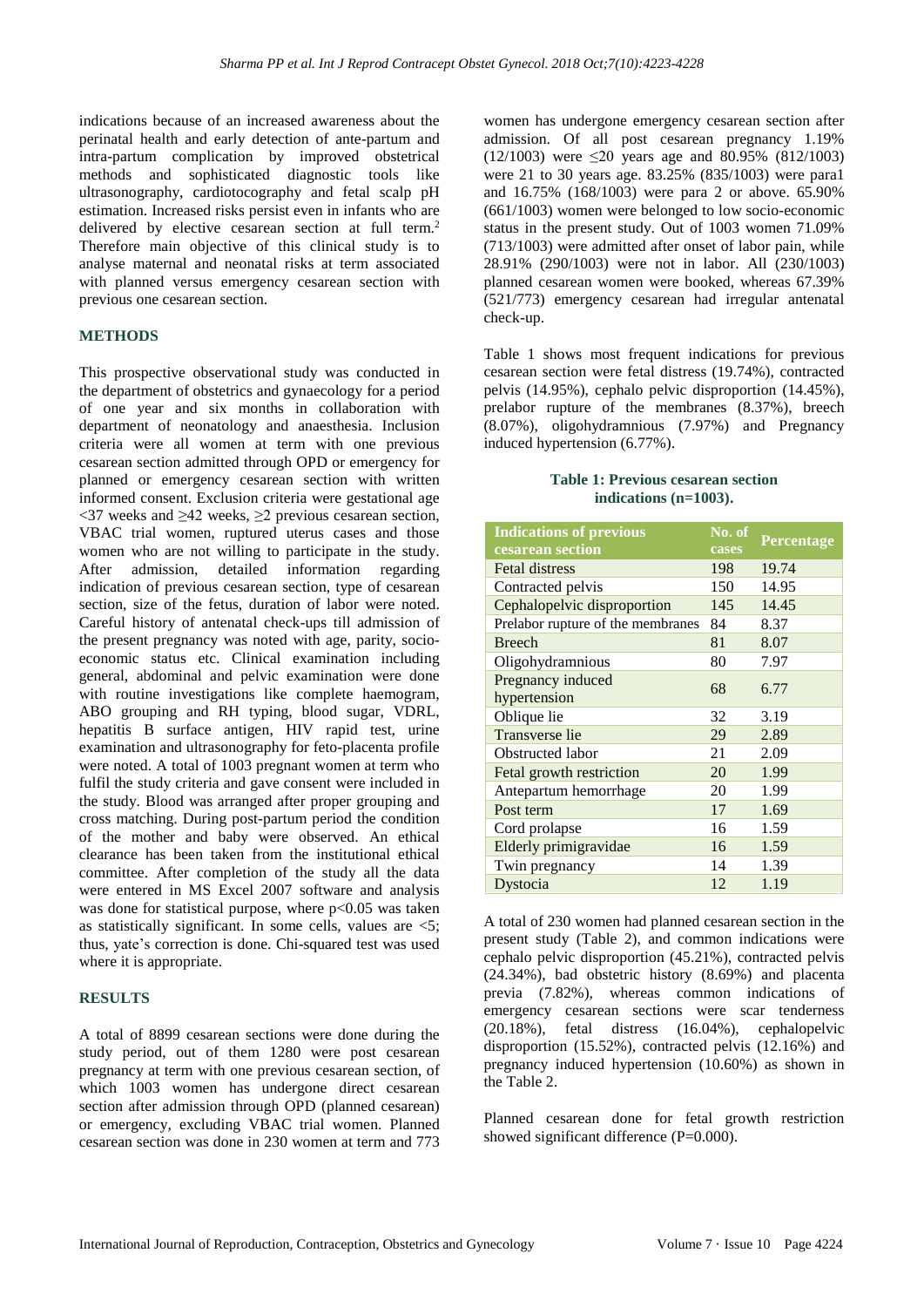| Present cesarean indications $(n=1003)$ Emergency CS $(n=773)$ |               | Planned CS (n=230) | $\chi^2$ value | P value |
|----------------------------------------------------------------|---------------|--------------------|----------------|---------|
| Cephalopelvic disproportion                                    | 120 (15.523%) | 104 (45.21%)       | 90.104         | 0.000   |
| Contracted pelvis                                              | 94 (12.16%)   | 56 (24.34%)        | 20.701         | 0.000   |
| <b>Bad obstetric history</b>                                   | 58 (7.50%)    | 20(8.69%)          | 0.351          | 0.553   |
| Placenta preavia                                               | 36 (4.65%)    | 18 (7.82%)         | 3.494          | 0.062   |
| <b>Breech</b>                                                  | 48 (6.20%)    | $16(6.95\%)$       | 0.166          | 0.684   |
| Fetal growth restriction                                       | $14(1.81\%)$  | $16(6.95\%)$       | 16.174         | 0.000   |
| Scar tenderness <sup>#</sup>                                   | 156 (20.18%)  | $\theta$           |                |         |
| Fetal distress <sup>#</sup>                                    | 124 (16.04%)  | $\theta$           |                |         |
| Pregnancy induced hypertension <sup>#</sup>                    | 82 (10.60%)   | $\Omega$           |                |         |
| $PROM*$                                                        | 17(2.19%)     | $\theta$           |                |         |
| Face presentation <sup>#</sup>                                 | 10(1.29%)     | $\theta$           |                |         |
| Oblique lie <sup>#</sup>                                       | $8(1.03\%)$   | $\theta$           |                |         |
| Transverse lie#                                                | 6(0.77%)      | $\theta$           |                |         |
| $\pi$ <sup>2</sup> not valid                                   |               |                    |                |         |

#### **Table 2: Present indications for cesarean delivery.**

Table 3 shows interval between previous and present cesarean delivery in the present study.

## **Table 3: Interval between previous and present cesarean delivery.**

| Interval in months | No. of cases | Percentage |
|--------------------|--------------|------------|
| -24                | 83           | 8.27       |
| $>24-48$           | 780          | 77.76      |
| $-48$              | 140          | 13.95      |

Table 4 shows maternal complications between emergency and planned cesarean section in the present study. Overall, maternal morbidities were more in the emergency cesarean section  $(82/773,10.60%)$  than planned cesarean section (15/230,6.52%) and the P value is 0.066. Pyrexia and blood transfusion were significant (p=0.000) in the emergency CS group. Common maternal morbidities were pyrexia, adhesions, PPH, secondary suturing, abdominal distension, scar dehiscence, and 1.81% (14/773) women required blood transfusion in the emergency cesarean section group (Table 4). Pyrexia, adherent placenta and PPH were found in the planned cesarean group. Three women in each cesarean section group had undergone subtotal hysterectomy. In the planned cesarean section group three cases of subtotal hysterectomy done for morbid adherent placenta and in the emergency cesarean section group causes were broad ligament hematoma (n=2) and morbid adherent placenta  $(n=1)$ .

#### **Table 4: Maternal complications in both the cesarean section groups.**

| Morbidity*                           | <b>Emergency CS</b> (n=773) | Planned CS (n=230) | $\chi^2$ value | <b>P</b> value |
|--------------------------------------|-----------------------------|--------------------|----------------|----------------|
| Post-partum hemorrhage               | 9(1.16%)                    | 1(0.43%)           | 0.549          | 0.360          |
| Scar dehiscence#                     | 6(0.77%)                    | 0                  |                |                |
| Pyrexia                              | 14(1.81%)                   | 4(1.73%)           | 1.000          | 0.000          |
| Adherent placenta                    | 3(0.38%)                    | $3(1.30\%)$        | 1.19           | 0.274          |
| Adhesions <sup>#</sup>               | 12(1.55%)                   | $\theta$           |                |                |
| Broad ligament hematoma <sup>#</sup> | 2(0.25%)                    | 0                  |                |                |
| Chorioamnionitis $*$                 | 3(0.38%)                    | $\overline{0}$     |                |                |
| Secondary suturing <sup>#</sup>      | $8(1.03\%)$                 | 0                  |                |                |
| Abdominal distension <sup>#</sup>    | $8(1.03\%)$                 | $\Omega$           |                |                |
| <b>Blood transfusion</b>             | 14 (1.81%)                  | 4(1.73%)           | 1.000          | 0.000          |
| Hysterectomy                         | 3(0.38%)                    | $3(1.30\%)$        | 1.199          | 0.274          |
| Total                                | 82 (10.60%)                 | 15 (6.52%)         | 3.38           | 0.066          |

\*Morbidity are not mutually exclusive,  $\chi^2$  not valid

Of all live babies, 45.92% (457/995) had birth weight in the range of 2500-3000gms followed by 39.39%

(392/995) babies had birth weight >3000gms and 14.67% (146/995) had <2500gms in the present study.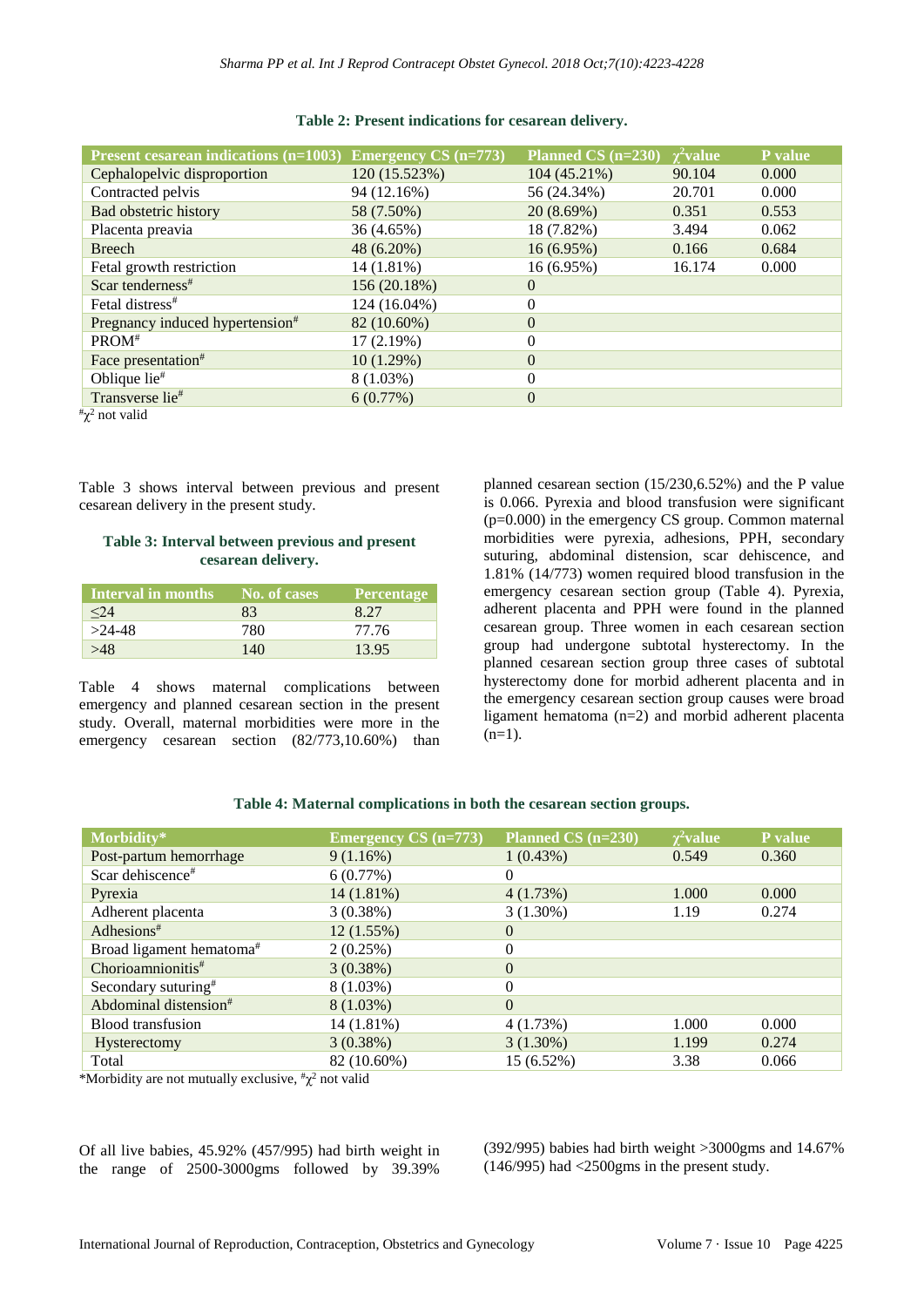Table 5 shows neonatal outcome in the present study. Jaundice and sepsis were common in both the groups. Early neonatal deaths were more following emergency cesarean than planned cesarean section (2.97% versus  $0.86\%$ , p= $0.119$ ) in the present study. All still births were in the emergency CS group, admitted after the onset of labor in the present study. There were 8 still birth in the emergency CS group and they were associated with placenta previa (4), pregnancy induced hypertension (2) and scar dehiscence with meconium stained liquor (2).

#### **Table 5: Neonatal outcome in present pregnancy.**

| Morbidity and mortality*                 | <b>Emergency CS</b> (n=773) | Planned CS (n=230) | $\chi^2$ value | P value |
|------------------------------------------|-----------------------------|--------------------|----------------|---------|
| Jaundice                                 | $22(2.84\%)$                | 4(1.73%)           | 0.478          | 0.489   |
| Respiratory tract infection <sup>#</sup> | $8(1.03\%)$                 | $\theta$           |                |         |
| Hypoxic ischemic                         | 6(0.77%)                    | $\Omega$           |                |         |
| Encephalopathy <sup>#</sup>              |                             | $2(0.86\%)$        |                |         |
| Sepsis                                   | 2(0.25%)                    | $\Omega$           | 0.482          | 0.487   |
| Congenital anomaly <sup>#</sup>          | $1(0.12\%)$                 | $2(0.86\%)$        |                |         |
| Early neonatal death                     | 23(2.97%)                   | 8(3.47%)           | 2.426          | 0.119   |
| Total                                    | $62(8.02\%)$                | $2(0.86\%)$        | 5.63           | 0.018   |

\*Morbidity and mortality are not mutually exclusive,  $\frac{f}{\chi^2}$  not valid

#### **DISCUSSION**

Indications for previous cesarean section was one of the most important factors in deciding whether planned or emergency cesarean section is required in subsequent pregnancy. Planned cesarean section before onset of labor was done in 22.93% (230/1003) cases and emergency cesarean sections done in 77.07% (773/1003) cases in the present study. In a study by McCarthy FP et al, conducted in Australia in 2005, 35.8% were elective cesarean section and 64.14% were emergency caesarean sections.<sup>3</sup> In another study by Soukayna B et al reported overall cesarean section delivery rate was 24.15% for elective cesarean sections and 75.85% for emergency cesarean sections giving an approximate ratio of 4:1 for emergency versus elective cesarean section which is almost similar to present study. 4

In a study by Puri P et al, on 205 patients with previous one lower segment cesarean sections found that fetal distress was the most common indication for previous cesarean section (38.52%) followed by failed progress of labor in 23.90% cases.<sup>5</sup> Present study also showed that (Table 1) most frequent indications for previous cesarean sections were fetal distress (19.74%) followed by contracted pelvis (14.95%) and cephalopelvic disproportion (14.45%), but the percentage varies may be because of more number (1003) of cases with different indications included in the present study.

The most frequent indications for emergency cesarean section were fetal distress (30.49%) and previous cesarean section in labour (29.82%) as reported by Soukayna B et al. 4 In another study by Singh N et al found that foetal distress (48%) and meconium stained liquor (24%) were the most common indications of repeat caesarean section followed by scar tenderness and dehiscence (11%) and cephalo-pelvic disproportion (11%). <sup>6</sup> Lydon-Rochelle MT et al recorded that among 138 women with repeat cesarean delivery with labor, 60.1 percent had failure to progress, 24.6 percent a nonreassuring fetal heart rate, 8.0 percent cephalo-pelvic disproportion, and 7.2 percent maternal request during labor. <sup>7</sup> But in present study scar tenderness (20.18%), fetal distress (16.04%), cephalo-pelvic disproportion (15.52%), contracted pelvis (12.16%) and pregnancy induced hypertension (10.60%) were common indications for emergency cesarean section.

In Elvedi-Gasparovic et al study, the commonest indication of elective cesarean section was previous cesarean section whereas the commonest indication of emergency cesarean section was pre-eclampsia and eclampsia. 8

Repeat caesarean section was significantly more common in the women who had cephalo pelvic disproportion (20%) as the indications of previous cesarean. <sup>6</sup> Elective repeat cesarean were done in placenta previa and contracted pelvis in their study. 6 In the present study, total cephalo pelvic disproportion were 22.33% (224/1003) for which repeat cesarean sections done and the percentage was significantly more in the planned cesarean section group compared to emergency cesarean sections (Table 2).

In the present study planned CS was done after 38 completed weeks of pregnancy and all women were booked cases whereas amongst emergency CS cases 11.25% (87/773) were 37-38 weeks, 73.35% (567/773) belonged to  $>38-40$  weeks and 15.39% (119/773) were >40 weeks pregnancy. Alan TN et al conducted a cohort study with live singleton pregnancy who has undergone planned repeat cesarean and found that majority (49.1%)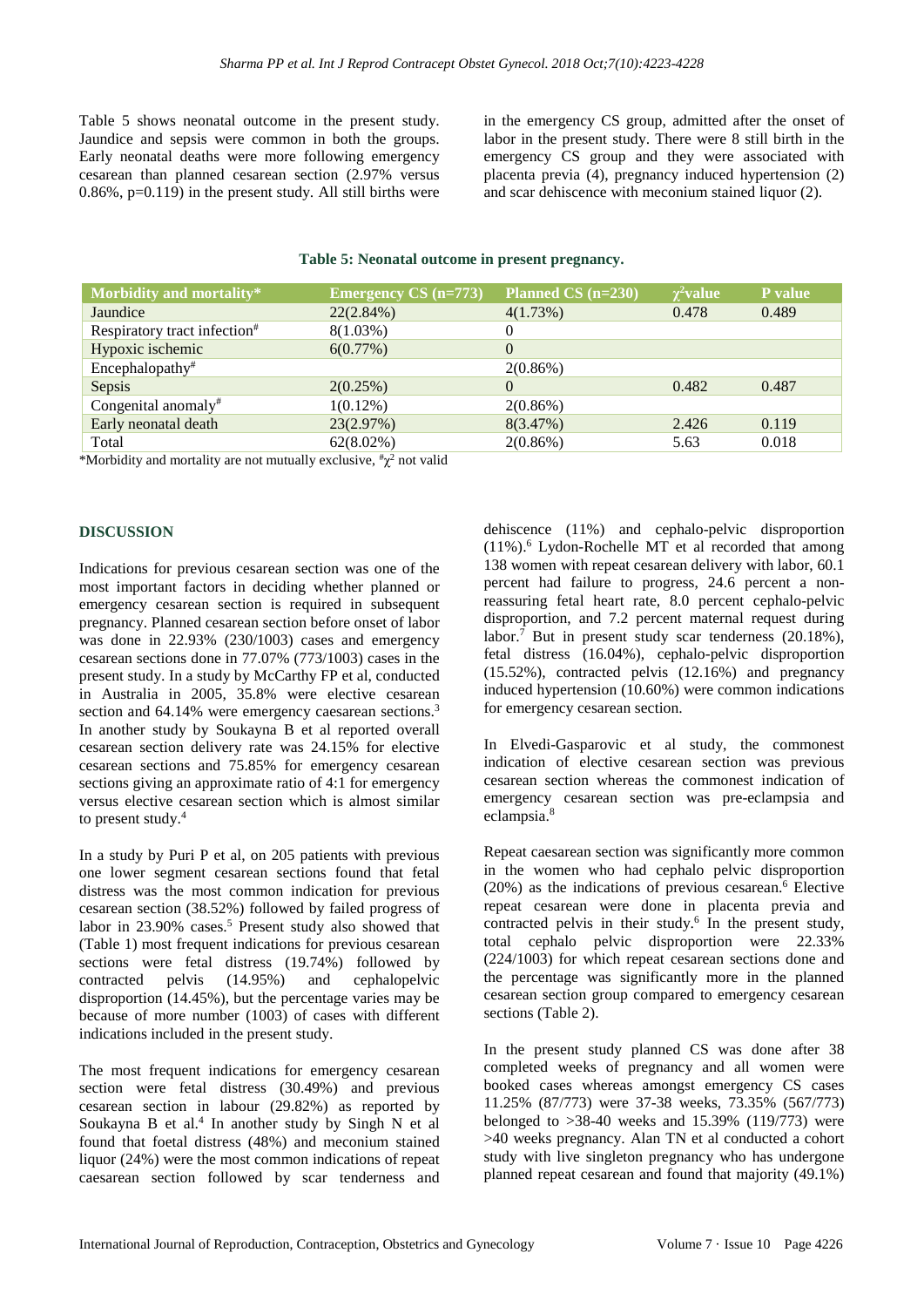were delivered at 39 weeks followed by 29.5% at 38 weeks of pregnancy and 15.1% at 40 weeks or later.<sup>2</sup>

Maximum number of women (780/1003,77.76%) were belonged to an interval of >24-48 months between the last cesarean to present cesarean section followed by >48 months interval which was 13.95%, and 8.27% women had ≤24 months interval between the last cesarean to present cesarean section as shown in the Table 3.Bujold E et al recorded a 2 to 3 fold increase in the risk of uterine rupture when inter-delivery interval is  $\leq 24$  months gestation compared to >24 months of gestation. <sup>9</sup> RCOG recommended, Green-top guideline no.45 October 2015 states that women delivering within 18 to 24 months of a caesarean section should be counselled about an increased risk of uterine rupture in labour. <sup>10</sup> In another study by Singh N et al recorded, scar rupture of 0.77% and that of asymptomatic uterine dehiscence diagnosed per-operatively was 1.4%. <sup>6</sup> Whereas in the present study (Table 4), authors found 0.2% scar rupture (broad ligament hematoma) and scar dehiscence in 0.77% (6/773), as authors considered cases of emergency cesarean section group only, excluding failed VBAC women leading to cesarean section.

Shiliang Liu et al reported that planned cesarean group had increased post-partum risk of cardiac arrest, wound hematoma, hysterectomy, major puerperal infection, anesthetic complications, venous thromboembolism and hemorrhage requiring hysterectomy. <sup>11</sup> In the present study (Table 4) adherent placenta was found in both the groups, required subtotal hysterectomy. In the planned CS group, morbid adherent placenta was more, for which hysterectomy required but other maternal complications like post-partum hemorrhage, pyrexia and blood transfusion were less compared to emergency CS.

Nuaim LA et al recorded that post op complications of fever, wound infection or both were higher in the emergency cesarean section cases compared to elective cesarean and the difference was statistically significant( $p<0.001$ ).<sup>12</sup> Bailit et al reported the wound sepsis rate of 0.6% in patients having repeat caesarean and Durnwald et al reported the maternal sepsis rate of 0.1% with elective caesarean section. 13,14

In the emergency CS group scar dehiscence  $(n=6)$  was diagnosed at operations and two women developed broad ligament hematoma for which subtotal hysterectomy were done in the present study. Tita ATN et al, reported two maternal deaths and no cases of uterine rupture in the repeat planned cesarean section cases. <sup>15</sup> Though overall, no significant difference of maternal morbidity was found in emergency CS than planned CS (10.60% versus 6.52%, p=0.066), in the present study, two maternal death occurred in the emergency CS group.

Though there are concern and recommendations that elective delivery prior to 39 weeks is associated with an increased risk of respiratory morbidity in the newborn, Tita ATN et al, recorded, delivery prior to 39 weeks in over a third of pre-labor elective repeat cesareans in a US multicenter cohort.2,15,16 In present study, overall neonatal morbidity and mortality was significant  $(P=0.018)$  in the emergency cesarean group compared to elective cesarean as shown in the Table 5, may be because of poor antenatal check-up and indications for which emergency cesarean section were done. Common neonatal complications were jaundice (2.84%), respiratory tract infection (1.03%), hypoxic ischemic encephalopathy (0.77%) and sepsis (0.25%) in the emergency CS babies. Other studies recorded, neonatal sepsis of 2.2% and neonatal death of 0.3% in the emergency repeat caesarean sections. 6,13

De Luca et al found in their study that there was less fetal morbidity in elective cesarean group than in emergency cesarean group section but perinatal mortality and respiratory morbidity were similar in both groups.<sup>17</sup> In the present study also, all still births were in the emergency CS group, admitted after the onset of labor and the percentage of early neonatal death(2.97% versus 0.86%, p=0.119) was not significant after emergency cesarean compared to planned cesarean section.

In the present study authors tried to find-out the scenario in the rural eastern part of India, where patients burden is more, with irregular antenatal checkup, presents in emergency conditions and therefore, authors cannot plan for routine admission at certain gestational age at term of all post cesarean pregnancy.

## **CONCLUSION**

Neonatal morbidity and mortality were significant in the present study, for emergency cesarean section compared to planned cesarean, may be because of women were screened and selected during their antenatal check-ups in the planned cesarean section. A significant percentage of women with contracted pelvis, cephalo-pelvic disproportion and fetal growth restriction has undergone planned cesarean section. Maternal morbidities were also more in the emergency cesarean section. Pyrexia and blood transfusion were significant in the emergency cesarean section. Timely intervention of woman with previous cesarean section may reduce both maternal and neonatal complications.

## **ACKNOWLEDGMENTS**

Authors thank Dr. Nirmalya Sinha, Associate professor, Department of Community Medicine, Midnapore Medical College, for analyzing the data of the present study.

*Funding: No funding sources Conflict of interest: None declared Ethical approval: The study was approved by the Institutional Ethics Committee*